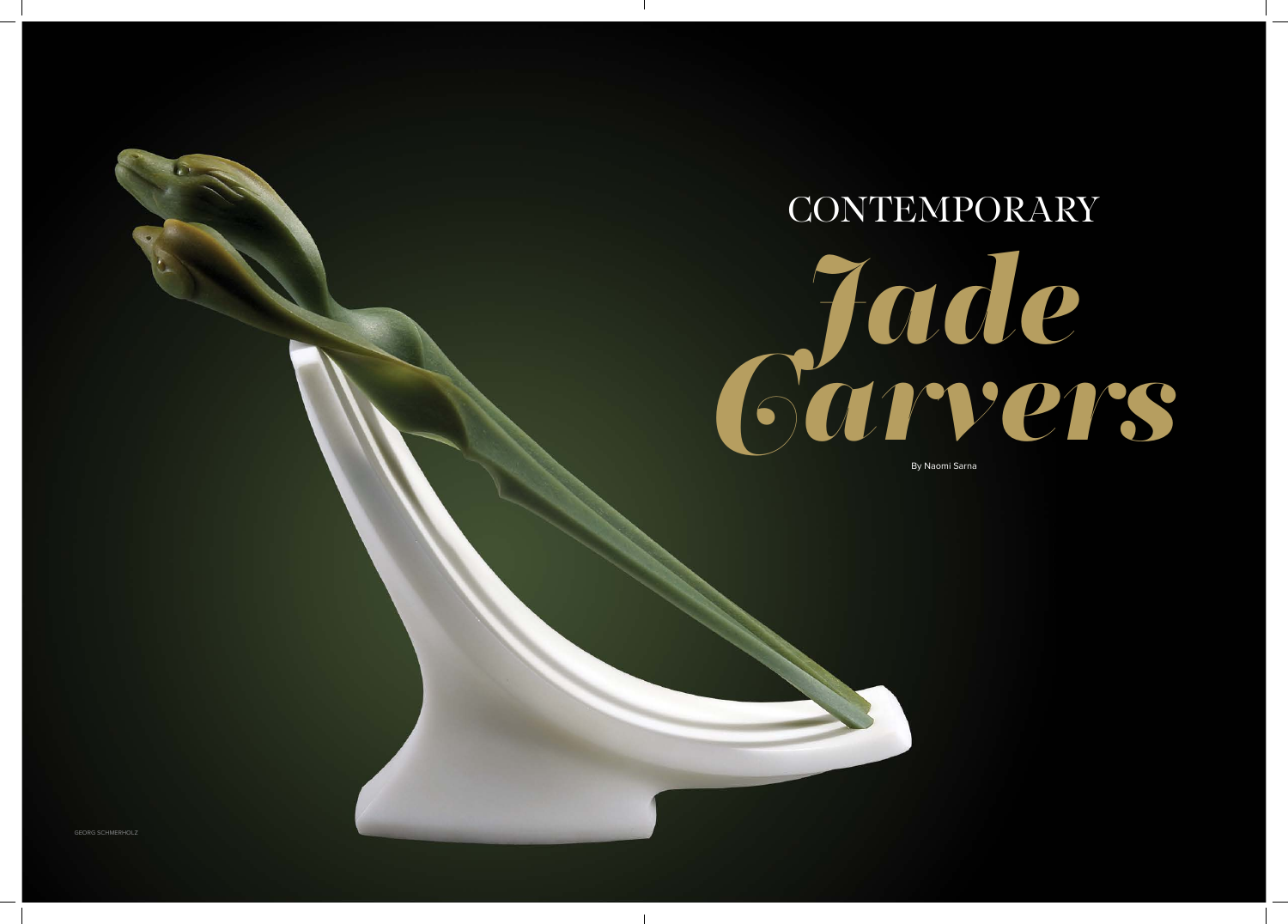It is a murder weapon; it is a sacred object. It's an enormous memorial. It is one of the toughest materials on earth. If you thought of diamonds, or steel, you are incorrect; this highly regarded and very valuable gem material is jade.

What compelled that person to pick up the jade nugget, look at the various colors, test its toughness, and finally, to spend an enormous amount of time shaping it? We can only guess, but it is certain that early people thought jade so special that it was worthy of the effort to carve it and considered it to be the most precious material on earth. Jade reverence and human history are inextricably associated; jade objects date back 8,000 years ago when Neolithic people in several areas around the world began to use it. It is sobering to consider those who carved it into ceremonial axes or ear and lip plugs or portraits, burial garments, vases and monuments, through sheer persistence and abrasive mud.

Many people think that diamonds are tough, however there is an important difference between hardness, of which diamonds are the hardest gems, and toughness. Because of the crystalline structure, both varieties are the world's toughest gem material. Jadeite is crystalline, whereas nephrite is fibrous with interlocking crystals and objects of both are supremely tough and hard-wearing, capable of lasting for eons. Both minerals have historically been called jade, are from the same family, chemically slightly different, and sharing many similarities.

Intense pressure and heat and 60 million years create this gem which can be found in hard rock areas near volcanoes and plate tectonic activity, mostly in the Ring of Fire surrounding the Pacific Ocean. In glacial areas, boulders as large as trucks can be found as well as in creeks and streams as alluvial nuggets.

Nephrite is usually found in a variety of greens and other colors including cream, orangey brown, up to the deepest blacks. Nephrite is much more widely available, found on many continents and before 1784, when Burmese jadeite came into China, was the most highly prized, especially in white colors. The Chinese interest in nephrite continues to be extremely strong.

Jadeite comes in colors from icy clear transparency, white and cream, lavender, all colors of green and blue green including the so-called emerald Imperial green. Indigenous groups such as Maori of New Zealand shaped what they called greenstone, and Aztecs, Olmecs, Mayans and Toltecs of Central America used their blue jadeite as currency. It is now considered the most precious gem to such an extent that the market in jadeite has increased dramatically and some of the most expensive jewels ever sold are made of jadeite, exceeding the value of diamonds and rubies.

Before 2011 when political conflict and mine shut-downs occurred, the largest amount of jadeite sold came from Myanmar. Subsequently, British Columbia, Canada, began filling the absence of material from Myanmar, to become the largest exporter of nephrite, selling most of it to China which remains the world's largest purchaser of jade rough (the raw material) and finished goods. The global trade in jade is currently estimated to be in excess of \$8 billion, the bulk of which is still mined in British Columbia. The largest producers of nephrite after Canada are Australia, the United States and Taiwan.

Contemporary carvers usually carve nephrite as it is more easily available. The name jade in Chinese means 'beautiful stone' and artists often voice an almost religious awe when talking of the attributes of their favorite material. They wax rhapsodic talking about various characteristics from different locations of jade, their favorite colors, how long it took them to understand how to carve with the fibers instead of against the grain. Often jade carvers are exclusive users of jade, preferring it to any other material for their art.

To work with jade requires a certain mind set, as though every important piece is the beginning of a particular ordeal which one must overcome to become stronger. The material is so tough that it takes much longer to carve than almost any other gem. One reward is that jade can be safely carved to almost paper thinness, allowing the gem to become almost transparent and luminescent. Even topaz, which is very hard, is easier to carve than jade. Corundum, such as sapphires or rubies, which are the hardest of the colored gemstones, is seldom carved

beyond a slight relief, mainly because it is very hard, not usually found in sizable pieces, and its value is very much associated with the weight of the gem. In jade carvings, the value is not only in the material but also in the beauty of the artists' skill and artfulness.

The process of carving jade is much like any other carving material, but the size and quality often dictate the price, so most carvers work with relatively small pieces, perhaps several grams or less than a kilogram. It is the fortunate and famous carvers, such as the internationally awarded Canadian carver Deborah Wilson, George Schmerholz of the United States, or Donn Salt of New Zealand, who are able to obtain and work with the very finest and the largest pieces of their favorite material.

In November of 2017, the Zie Gang Bei Suzhou Jade Association in Suzhou. China, celebrated their 10th anniversary, honoring 10 years of reclaiming China's cultural jade heritage. The Cultural Revolution had considered many of the traditional Chinese crafts to be non-forward thinking and their place in the Chinese cultural society was not encouraged. However, China is now eager to reclaim its heritage and the jade masters in China are experiencing a new level of honour and affluence. In Suzhou alone, there are at least 30,000 involved in the jade trade, including master carvers and polishers, base makers, box makers, tool and machine producers. Master carvers may still live in the old hovels in the jade district, but their Lamborghini's are parked outside in front in the alleys with the laundry strung out and flapping in the breeze overhead.





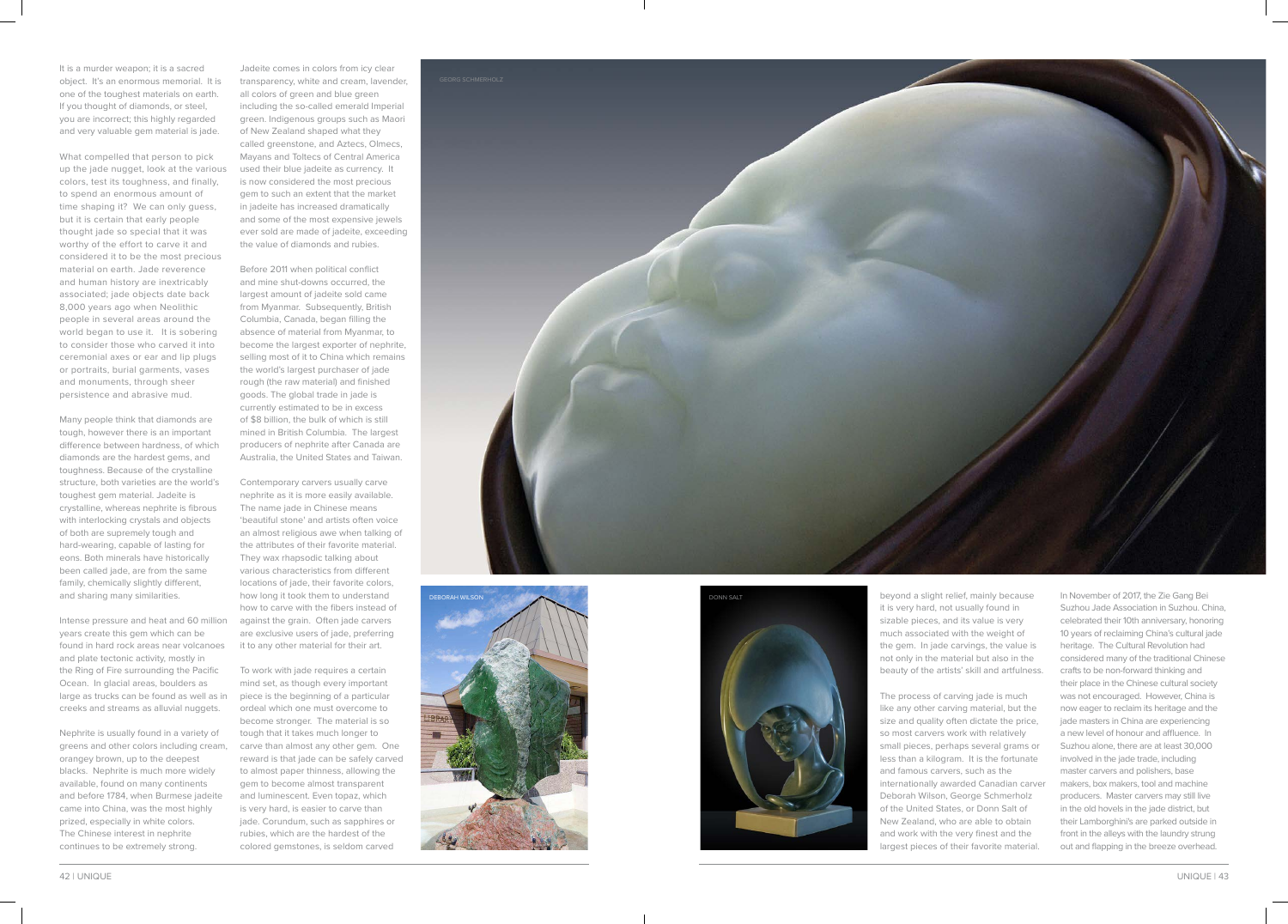

A small group of International jade carvers were invited to participate in the competition and exhibition as a way of providing a different view of jade carving, refreshing the traditional Chinese styles. Donn Salt of New Zealand, was the first non-Chinese person to be awarded a Gold Medal for jade carving by the Zie Gang Bei Jade Association in Suzhou, China. Chinese carvers often say that to carve jade well, it has to be in your blood, as in many generations of carvers. In 2017, Donn was awarded not only a Gold Medal for his jade vessel, he was also awarded a special Gold Medal for overall craftsmanship, an extraordinary honor given to a non-Chinese carver.

His work often represents feminine vessel shapes or faces reminiscent of the New Zealand Maori arts. In a book on Chinese jade carving, Donn read a meaningful passage that said the piece must be too perfect to have been produced by human hands, thus the product of spirits, a so-called 'spirit or demon carving' and 'that the stone should express the essence of life, as if the carving might move.' This expresses Donn's consuming passion to investigate and reveal the mysteries of jade.







Deborah Wilson was similarly honored receive a Gold Medal from the Zie Gang Bei Jade Association and has gone on to win several more awards from them.

In 1987, Deborah was considered by the National Geographic Magazine as one of the world's finest contemporary jade carvers. After an early career

as the first non-Chinese woman carver to offering seminars in the craft of jade as a jade carver, Deborah began carving and currently travels around the world teaching and producing monumental sculptures and objects. Given the value and difficulty of carving jade, one can only imagine the thrill of a commission such as the 6-foot tall "Kalamalka Reflections" which Deborah created in 2002.